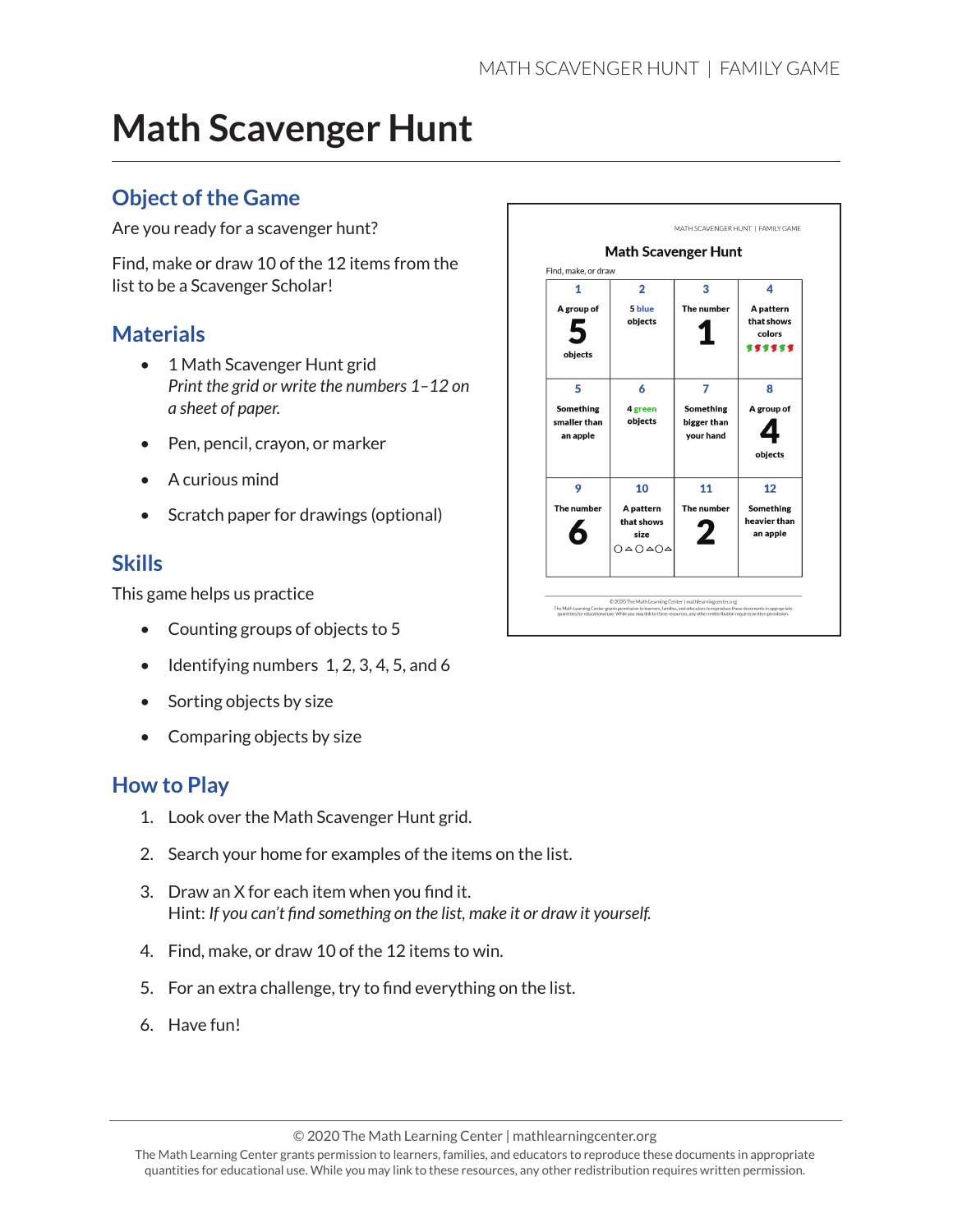### **Tips for Families**

- If you don't have a copy of the scavenger hunt grid or can't print a copy right now, make a numbered list or grid from 1 to 12 on a sheet of paper. Have your child draw an X for each numbered item they find, make, or draw.
- You don't have to complete the scavenger hunt all at once. You can come back to it later.
- If your child can't find something, remind them that it's okay to make or draw it.

### **Change It Up**

Making even small changes to a game can invite new ways of thinking about the math. Try making one of the changes below.

- Set a timer! How long did it take to find 10 items? Did it take more or less than 20 minutes?
- Make your own math scavenger hunt! Help your family find the items.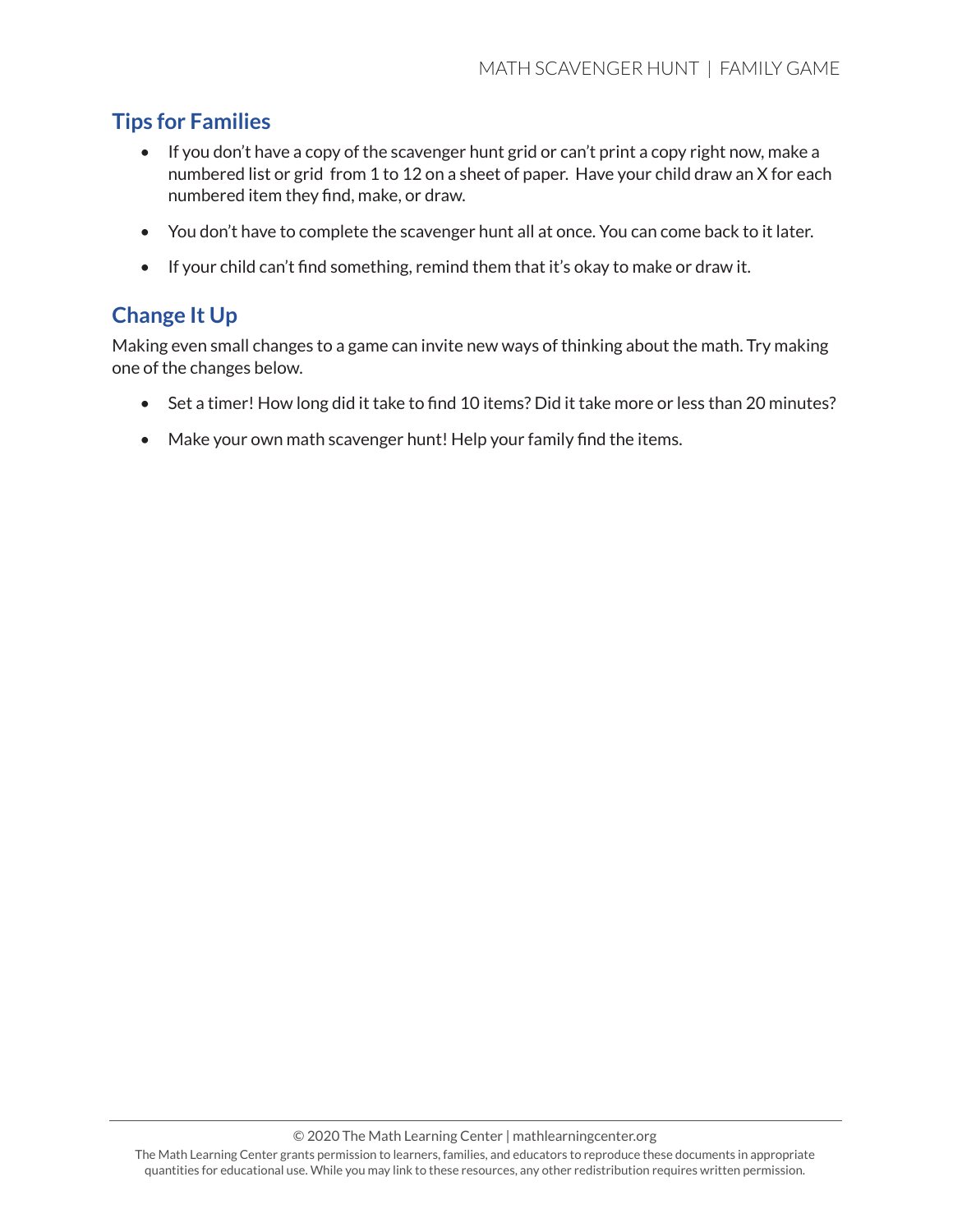# Math Scavenger Hunt

Find, make, or draw

|                                              | $\mathbf{2}$                                                                               | 3                                            | 4                                            |
|----------------------------------------------|--------------------------------------------------------------------------------------------|----------------------------------------------|----------------------------------------------|
| A group of<br>5<br>objects                   | 5 blue<br>objects                                                                          | The number                                   | A pattern<br>that shows<br>colors<br>555555  |
| 5                                            | 6                                                                                          |                                              | 8                                            |
| <b>Something</b><br>smaller than<br>an apple | 4 green<br>objects                                                                         | <b>Something</b><br>bigger than<br>your hand | A group of<br>objects                        |
| 9                                            | 10                                                                                         | 11                                           | 12                                           |
| The number                                   | A pattern<br>that shows<br>size<br>$\bigcap \triangle \bigcap \triangle \bigcap \triangle$ | The number                                   | <b>Something</b><br>heavier than<br>an apple |

© 2020 The Math Learning Center | mathlearningcenter.org

The Math Learning Center grants permission to learners, families, and educators to reproduce these documents in appropriate quantities for educational use. While you may link to these resources, any other redistribution requires written permission.